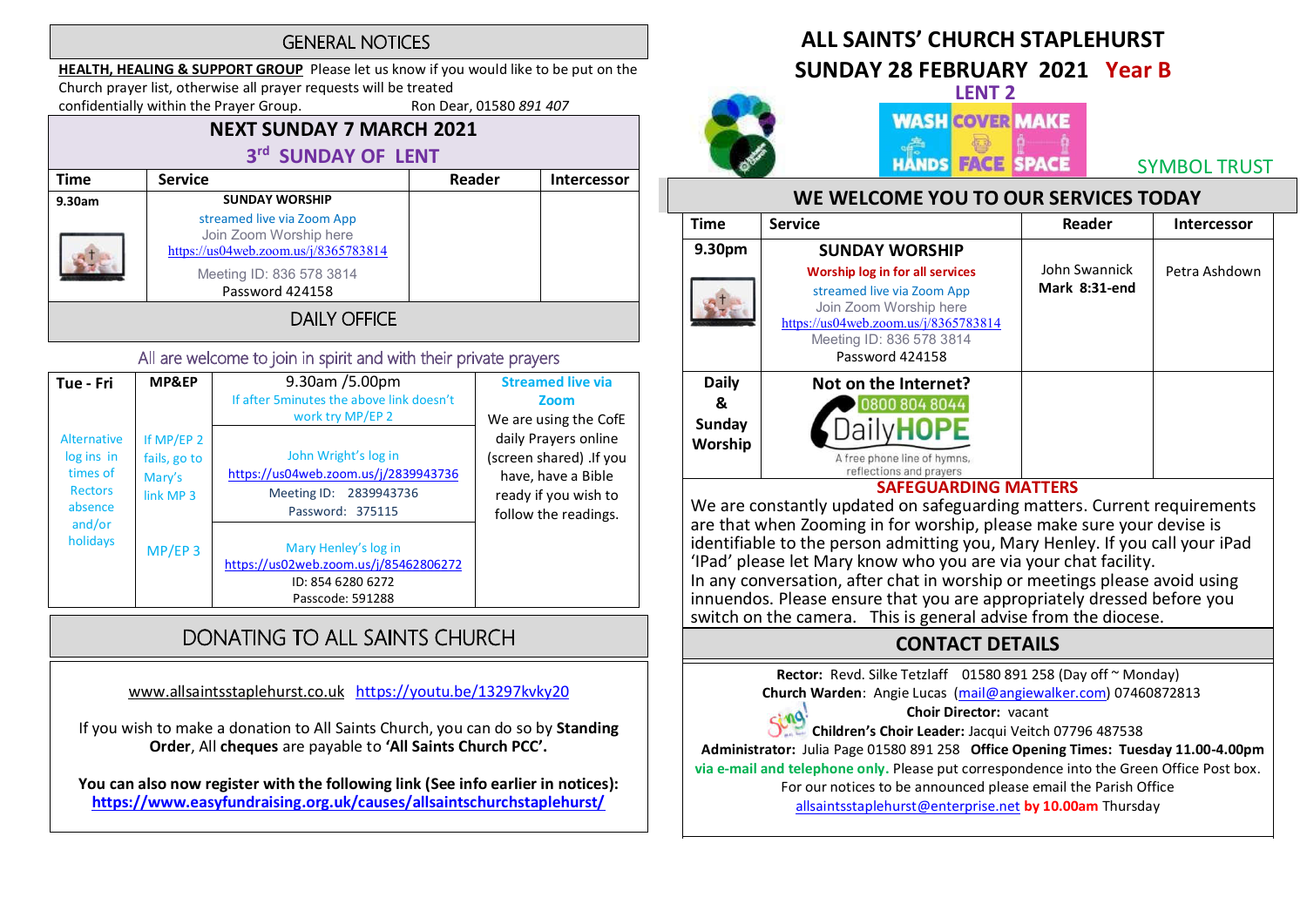## WE PRAY FOR

| In Our Tho<br>Those who are Sick: | Clement Isasi Mawenu, Margaret Marriott, Lesley Franklin,<br>Audrey Bullock, Wendy Clifford, Roy Jones, Tara Sutton, Ellen<br>Brean, Jean Clarke, Tracey Crayford, Fiona Neale, Billy Wright,<br>Elaine Martin, Sachin Shah, Tony Emery, Amelia Hamilton, James<br>Parris, Abigail Sharpe, David Gascoyne, Jeremy Rutaraka, Gary<br>Jackson, Ken Jackson, Mark McCarthey, Pearl Mann, Michael<br>House, Tony Poupard, Marie (nee Green), Norman Wallis,<br>Adrienne Russell, Robert Blondizik, Colin Whatmore,<br>Peter Richmond.<br>Lift these and all in need into the healing light of Christ |       |  |
|-----------------------------------|--------------------------------------------------------------------------------------------------------------------------------------------------------------------------------------------------------------------------------------------------------------------------------------------------------------------------------------------------------------------------------------------------------------------------------------------------------------------------------------------------------------------------------------------------------------------------------------------------|-------|--|
| Those who have died:              | Arthur Reid, Susan Wilson, Doris Foreman                                                                                                                                                                                                                                                                                                                                                                                                                                                                                                                                                         |       |  |
| <b>Home Communion:</b>            | Ron Dear, Dorothy Hegarty , Valerie Simpson, Jane Scarff AB/ST<br>Barbara Chrimes.                                                                                                                                                                                                                                                                                                                                                                                                                                                                                                               |       |  |
| Abbotsleigh:                      | HC 1 Wed/month 11.00am for inform.<br>speak to                                                                                                                                                                                                                                                                                                                                                                                                                                                                                                                                                   | ST/MT |  |
| <b>Staplehurst Manor:</b>         | HC 2/4 Wed/month 11.30am for inform.<br>speak to                                                                                                                                                                                                                                                                                                                                                                                                                                                                                                                                                 | MH/ST |  |
| <b>Iden Manor:</b>                | HC 2 Tue/month 3.45pm for inform. speak to                                                                                                                                                                                                                                                                                                                                                                                                                                                                                                                                                       | MT/ST |  |
| ~Weekly Study Bible               | Bib.Stu. Mo/weekly 11.00am for inform.<br>speak to                                                                                                                                                                                                                                                                                                                                                                                                                                                                                                                                               | MT/CH |  |
| <b>Sobell Lodge:</b>              | Cof.Mo 1 Fri/month<br>10.30am<br>speak to                                                                                                                                                                                                                                                                                                                                                                                                                                                                                                                                                        | SK/ST |  |
| Larchmere                         | ST/MT/MH<br>HC Delphine Wass,<br>speak to                                                                                                                                                                                                                                                                                                                                                                                                                                                                                                                                                        |       |  |
| <b>Maidstone Home</b>             | Des Liddecoat (Cedardale Residential, Queen Road, Maidstone,                                                                                                                                                                                                                                                                                                                                                                                                                                                                                                                                     |       |  |
|                                   | ME16 0HX, 01622 752117)                                                                                                                                                                                                                                                                                                                                                                                                                                                                                                                                                                          | LF    |  |
| <b>Baptisms:</b>                  | <b>Frankie Dorkings</b><br>Sun 2021<br>12.00pm<br>(ST)                                                                                                                                                                                                                                                                                                                                                                                                                                                                                                                                           |       |  |
|                                   | Charles Nolan<br>Sun Tbc.<br>12.00pm<br>(ST)                                                                                                                                                                                                                                                                                                                                                                                                                                                                                                                                                     |       |  |
|                                   | Sun Tbc.<br>Jacques Nolan<br>12.00pm<br>(ST)                                                                                                                                                                                                                                                                                                                                                                                                                                                                                                                                                     |       |  |
|                                   | Sun Tbc.<br>Danny Harris<br>12.00pm<br>(MT)                                                                                                                                                                                                                                                                                                                                                                                                                                                                                                                                                      |       |  |
|                                   | <b>Esther Harris</b><br>Sun Tbc.<br>12.00pm<br>(MT)                                                                                                                                                                                                                                                                                                                                                                                                                                                                                                                                              |       |  |
| <b>Weddings:</b>                  |                                                                                                                                                                                                                                                                                                                                                                                                                                                                                                                                                                                                  |       |  |
| April<br>2021                     | Simon COLE & Fenella WOOD<br>(ST)                                                                                                                                                                                                                                                                                                                                                                                                                                                                                                                                                                |       |  |
| 2021<br>14 Aug                    | <b>Catherine COALES &amp; Marco VINAGRE</b><br>(ST)                                                                                                                                                                                                                                                                                                                                                                                                                                                                                                                                              |       |  |
| 2021<br>25 Sep                    | Abbie DENNING & Matthew ANDERSON                                                                                                                                                                                                                                                                                                                                                                                                                                                                                                                                                                 |       |  |
| 11 June 2022                      | Joshua WITHAM & Jessica DUNN<br>(ST)                                                                                                                                                                                                                                                                                                                                                                                                                                                                                                                                                             |       |  |
|                                   |                                                                                                                                                                                                                                                                                                                                                                                                                                                                                                                                                                                                  |       |  |

#### MONTH OF PRAYER

#### A PRAYER FOR THOSE WHO MOURN

Gracious God, as we remember before you the thousands who have died, surround us and all who mourn with your strong compassion. Be gentle with us in our grief, protect us from despair, and give us grace to persevere and face the future with hope in Jesus Christ our risen Lord. Amen.

## DATES FOR YOUR DIARY

| Date         |   | <b>Time</b>             | What                                           | Where         |
|--------------|---|-------------------------|------------------------------------------------|---------------|
| Tue To Fri   |   | $9.30$ am/5.00pm        | <b>Morning Prayer/ Evening Prayer</b>          | Zoom          |
| <b>MARCH</b> |   |                         |                                                |               |
|              |   |                         | <b>LENT</b>                                    |               |
| Wed          | 3 | 1.00pm                  | <b>Funeral T/L Arthur Reid (attendance by</b>  | <b>CHURCH</b> |
|              |   |                         | invitation only)                               |               |
| <b>Thu</b>   | 4 | 9.30/5.00 <sub>pm</sub> | <b>LENT COURSE</b>                             | Zoom          |
|              |   | 9.30am                  | 'ANGELS'                                       |               |
|              |   |                         | Bible & Host, a journey through lent           |               |
|              |   |                         | touching on what it means for our lives        |               |
|              |   |                         | and how we can respond.                        |               |
|              |   |                         | Led by Mrs Doreen Braganza                     |               |
|              |   | 5.00pm                  | <b>SPIRITUAL RESILIENCE'</b>                   | Zoom          |
|              |   |                         | Spiralling upwards: growing happiness          |               |
|              |   |                         | and positivity. Led by Revd Silke Tetzlaff     |               |
| <b>Tue</b>   | 9 | 2.00pm                  | <b>Funeral T/L Susan Wilson (attendance by</b> | <b>CHURCH</b> |
|              |   |                         | invitation only)                               |               |



TO ANDREW EDWARDS

who would like to share the good news that he has been offered the post of assistant curate at St Martin's Church in Maidstone, starting in July. The ordination service at the Cathedral is planned for 3 July.

Andrew sends his greetings and that he is very thankful for all that he has received at All Saints Church that helped to guide him towards this new chapter in his life.

This Sunday his new church is featured on BBC1's 'Lent Worship' at 11.15. It will be introduced by the vicar, Rev Joyce Addison and there will be some lovely music from Stuart Townsend, Faye Simpson and the Adventist Vocal Ensemble.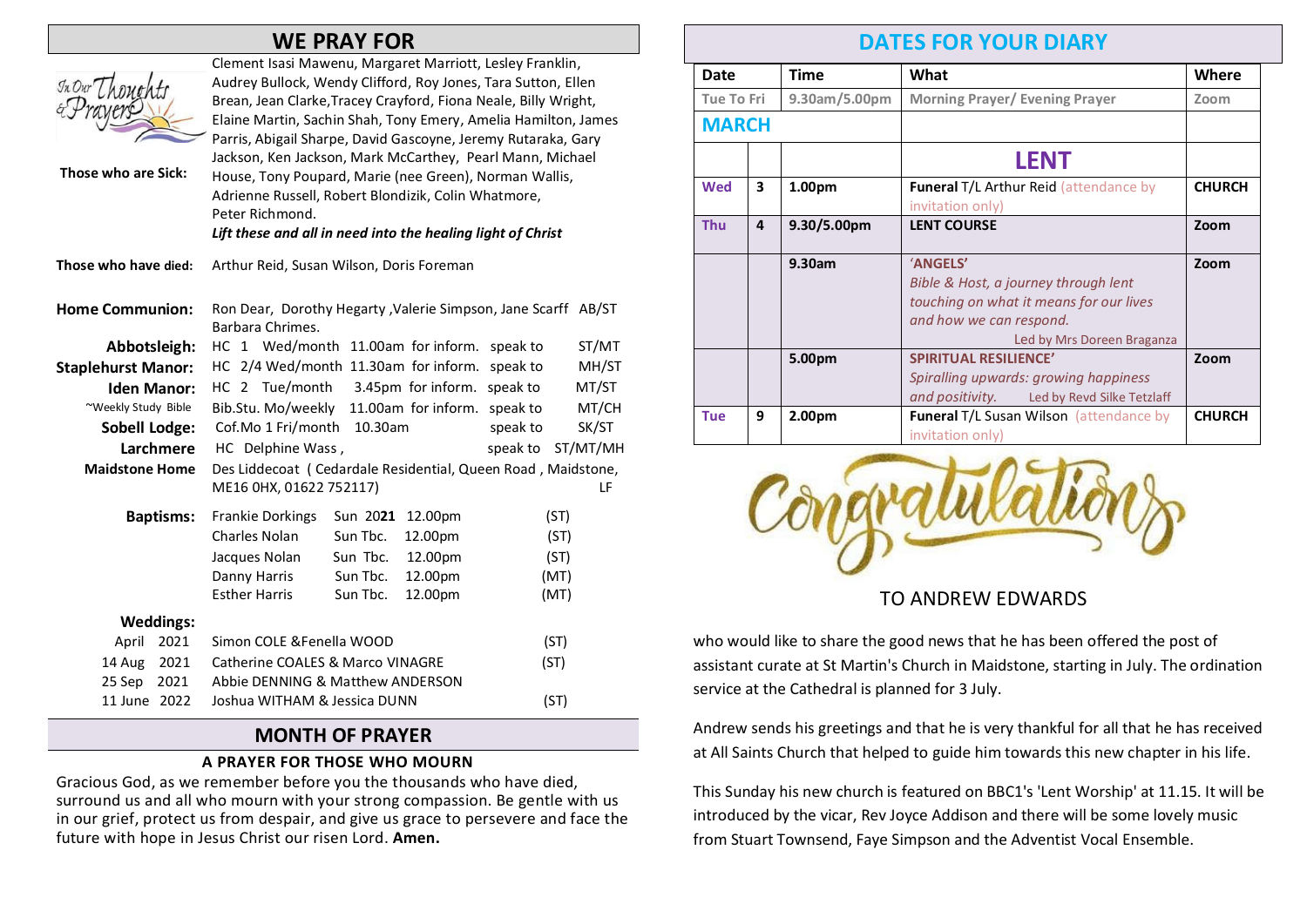### WORLD DAY OF PRAYER

#### WANT TO LISTEN TO AUDIO BOOKS



World Day of Prayer - A Women Led Global, Ecumenical Movement FRIDAY 5 MARCH 2021 ~ZOOM The theme is 'Build on a Strong Foundation' prepared by the Christian Women of Vanuatu. https://us02web.zoom.us/j/3782021207?pwd=Z3ZZMGtRQmRqeXJEUnJsanZLc1JC QT09 Meeting ID: 378 202 1207 Password: 1662

#### STAPLEHURST ONLINE LIBRARY CONTINUES THEIR SERVICES VIA LIBBY

The free library is called Libby and can be accessed with the link below

https://play.google.com/store/apps/details?id=com.overdrive.mobile.and roid.libby&hl=en\_GB&gl=US



## SUNDAY WORSHIP

#### SACRIFICE & ATONEMENT



https://youtu.be/G\_OlRWGLdnw

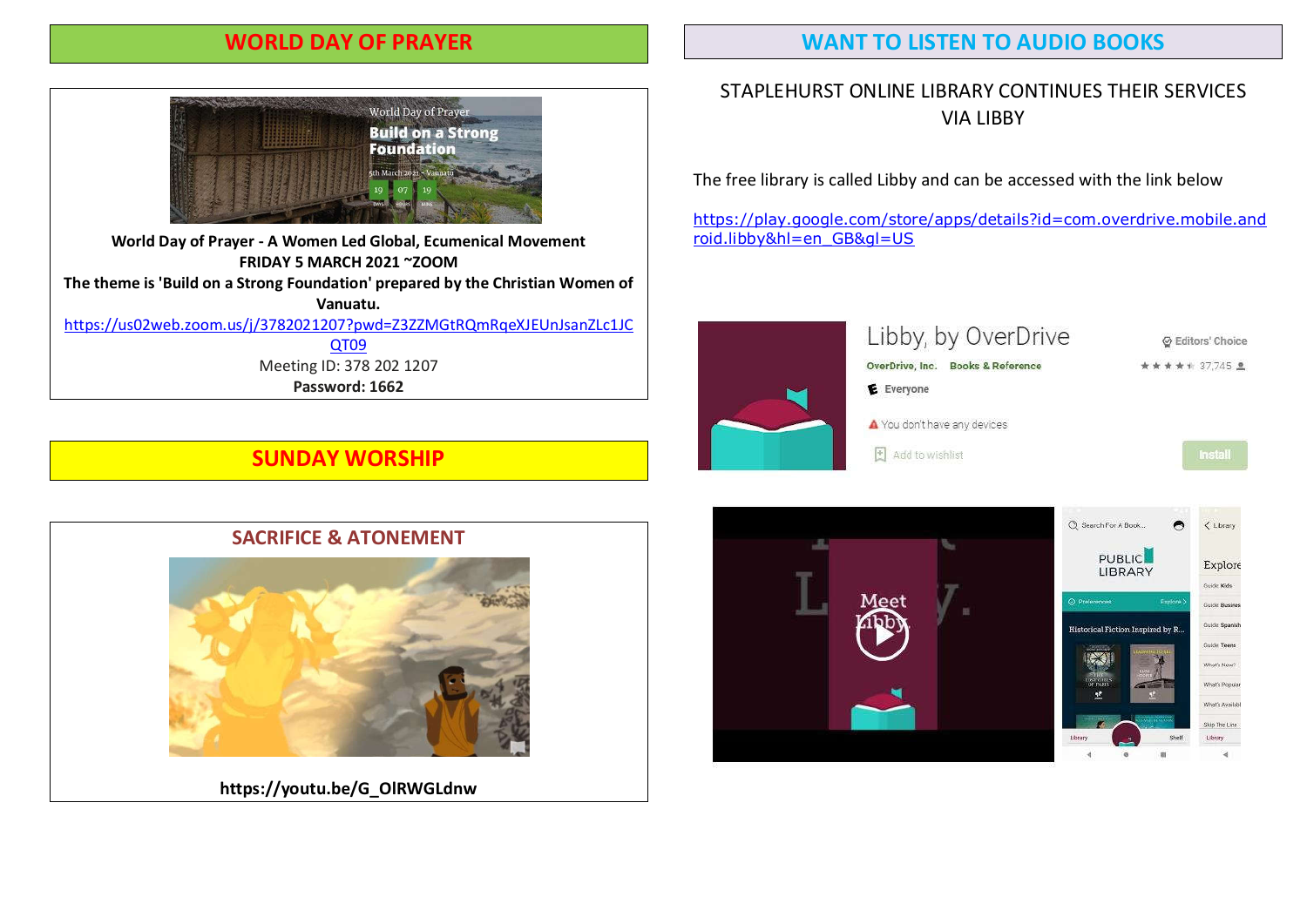## FUN'D RAISING

## RECTORY STALL

If you have not used Easy Fundraising before, by clicking on the link the church will receive an additional £5 introductory bonus.

Just to reassure you nobody will know who buys what! The Parish Office gets e-mailed when funds get paid into our church account and how much has been transferred.

£21.01 was raised this month!

 $\overline{\phantom{a_{\lambda_1,\lambda_2}}}$  NFW TARGET £1234. 14 £1300

Please support All Saints Church Staplehurst. i You can raise FREE donations when you use easyfundraising to shop with 4,000 shops and sites, including

# ALL SUPERMARKETS

eBay, Argos, John Lewis & Partners, Boots, M&S, and many more.



Hold the cursor over the link and press 'ctrl' and right click on your mouse https://www.easyfundraising.org.uk/causes/allsaintschurchstaplehurst

# WE HAVE RAISED SO FAR £736.90

ALL IN AID OF ALL SAINTS CHURCH.

## ALL PRODUCTS OFFERED ARE EITHER NEW OR IN LIKE NEW CONDITION AND FULLY FUNCTIONAL & QUARENTINED

I am doing a delivery service. Just let me know what you would like and I put together a box with the items. In terms of books, you let me know what you would like to read and I deliver a box of 20 books (£0.50 each) and you take what you would like to read and I pick up the rest. The books I have been given are like new. There is no pressure to buy until you have seen the items and have decided. Once you finished looking at everything let me know when to pick the box up again. You leave the box outside your house and I take it away. Have a look at the website. If you are after anything specific, please ask. I still have items not listed yet.

I look forward to your orders, Silke

Please check the Church Website for updates.

Thank you to all who have enjoyed the stall.

I have had new books and items coming in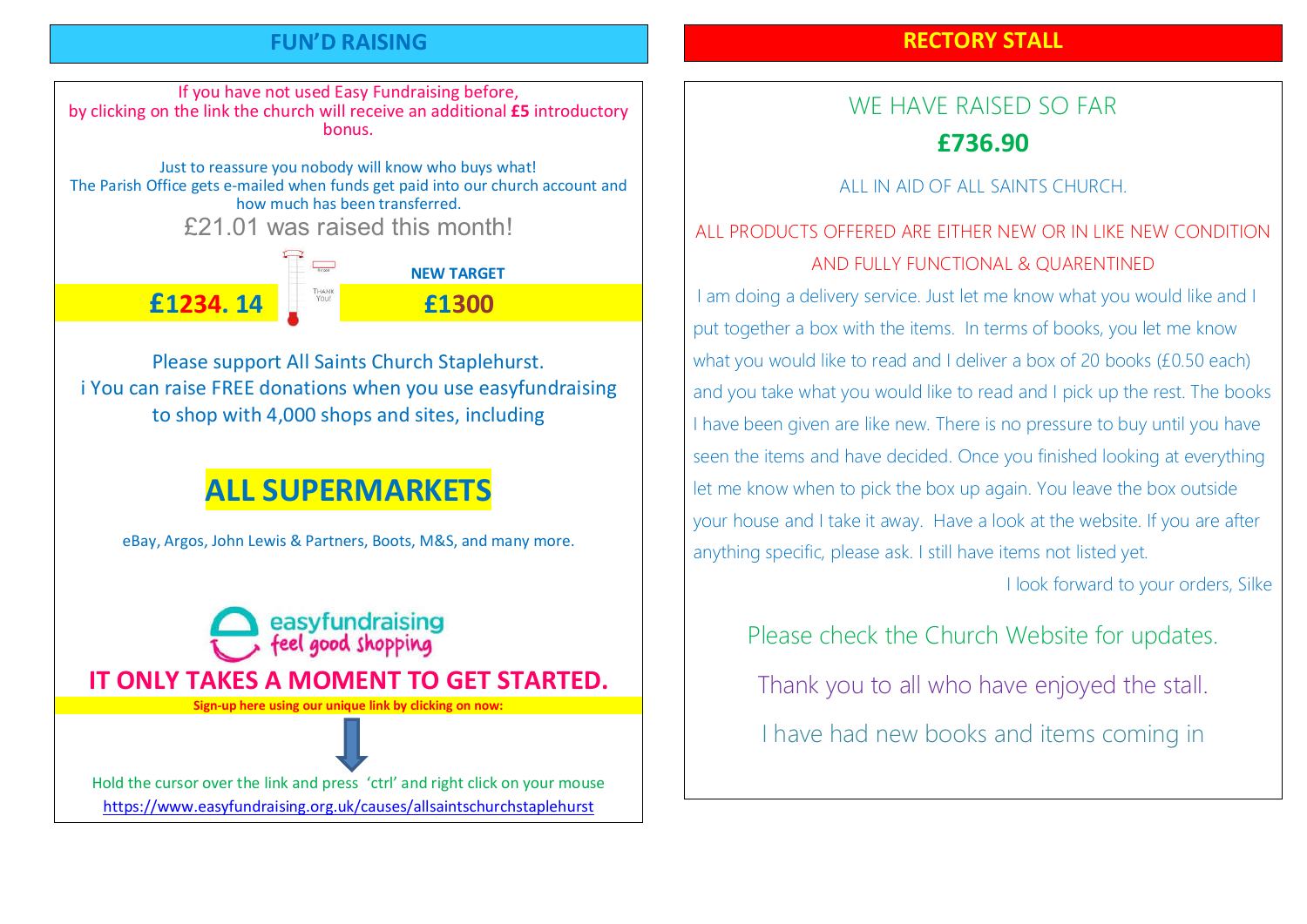#### CHARITY COMMITTEE

#### BOTTLE TOPS



Dear All

Maureen is so kind to take on the collection of Bottle tops whilst Audrey is recuperating. Please leave them with Maureen at

17 Oliver Road 01580 891 842

## CAT WANTED



Hello everyone, can we please be aware of anyone struggling to take care of their cat in these difficult times – perhaps because of illness, old age etc –  $I$ know of people keen and happy to adopt and care for a cat perhaps needing a new home.

Best wishes, Angie

## RECTORY STALL NEW ITEMS

## Caithness handcrafted Scotland Glass Whiskey tumbler and Cognac glasses £3 each glass or all four for £10



#### 6 Glass Dessert Dishes £6